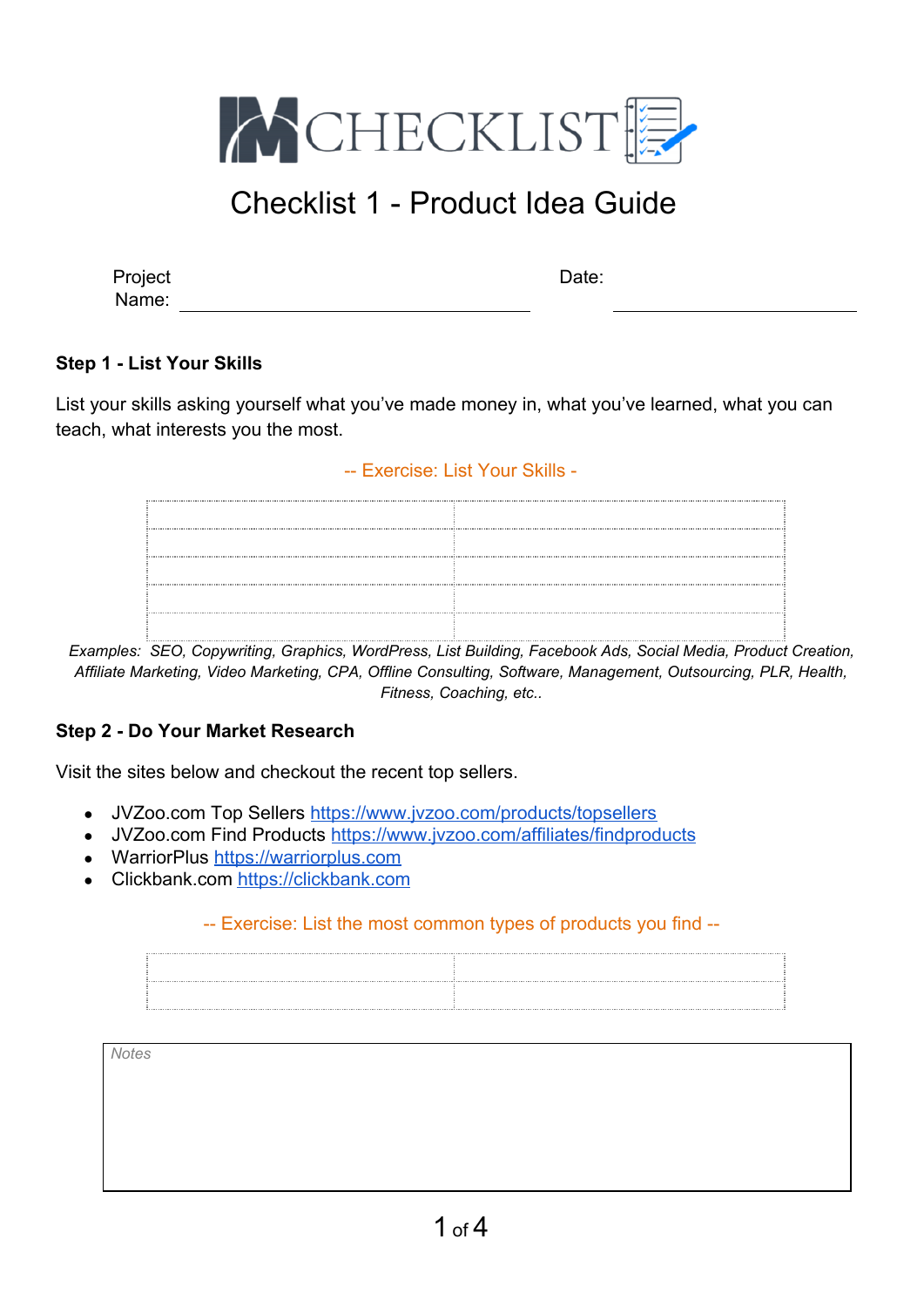

Examples: Video, Traffic, SEO, PLR, Email Marketing, Fiverr, Affiliate Marketing, Facebook, WordPress Plugins

#### **Step 3 - Getting That Idea**

From the skills you`ve listed above and the research you`ve done, list what products you think are missing in the marketplace or what product you think you could do a better job in creating.

-- List Topics That You Could Create A Product Above -



Examples: The 100 Leads Per Day Facebook Method - List Building To 5,000 In 2 Months

The Biggest Mistake List Builders Make - JvZoo Tips & Tricks - Membership Site Secrets Facebook Power Editor Explained - 250 Power Grabbing Headline - How To Create PDF Guides Which Sell - How To Use Optimize Press / Click Funnels Correctly - (Optimize Press Tips) - How To Build Sales Funnels That Convert - How To Use Photoshop - How To Use Facebook To Get Leads Daily - Offline Marketing Masters - Client Attraction - How To Create High Converting Sales Videos - How To Become A Fiverr Expert - How To Write Sales Copy The **Converts** 

#### **Step 4 - Create Your Funnel**

Now that you've an idea what your front end product could be. List possible upsells you can add to the sales funnel.

-- List All The Possible Upsells / Downsell You Can Add To Your Funnel –

Examples for Information products: Video training, advanced topics, templates, etc Examples for PLR products: PLR videos, installations service, membership, coaching.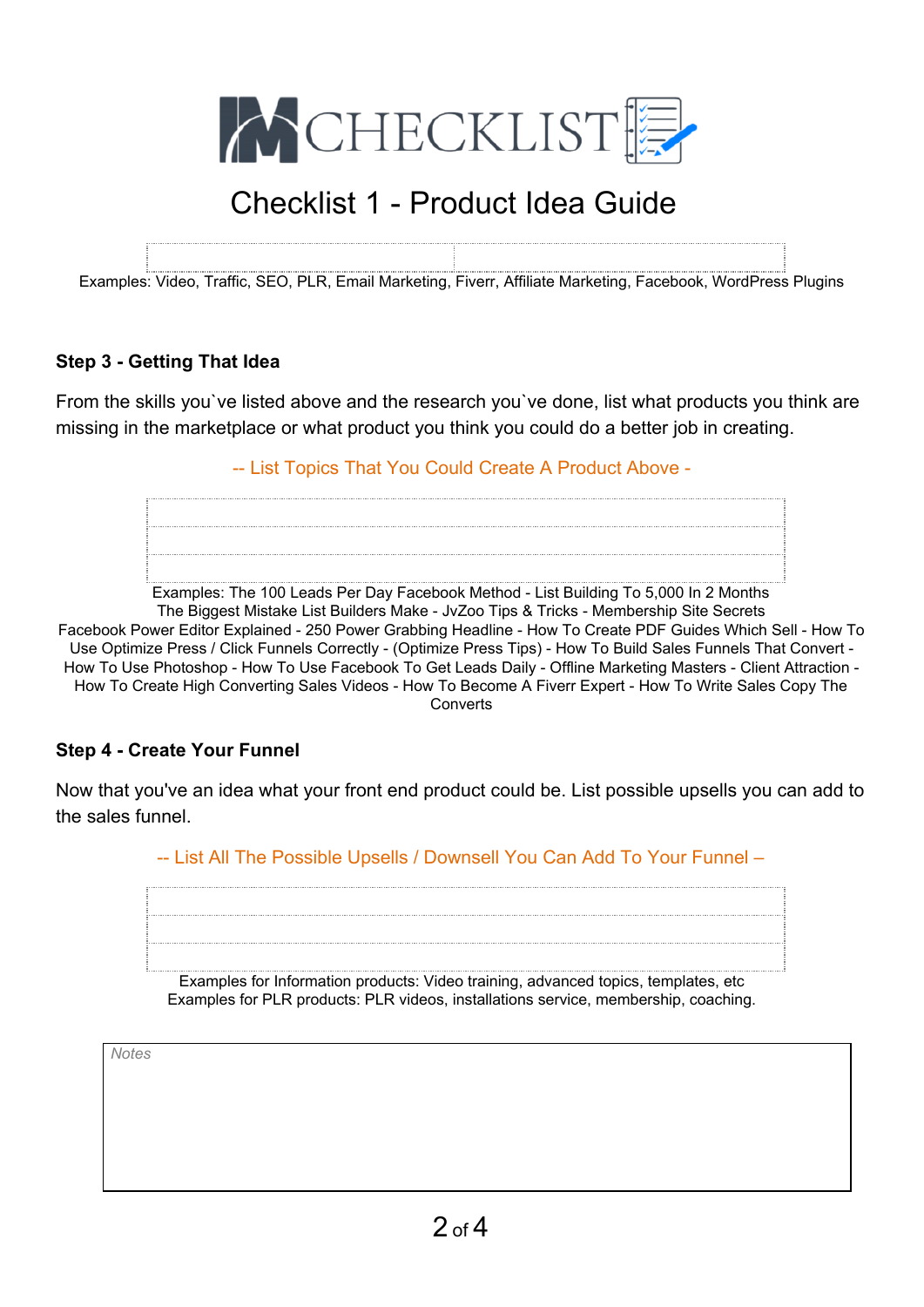

Examples for Software products: Multi-site, developer, white label, limited features, etc. Examples for Offline / Consulting products: Video training, membership, consulting.

\*\* For more ideas check the Product Creation - Sales Funnel Checklist

### **Step 5 - Set Your Timescale To Complete**

Now that you've an idea what your front end product could be. List possible upsells you can add to the sales funnel.

| ומונ                                     | Ex 53 Days   |  |
|------------------------------------------|--------------|--|
| <b>Pre launch Advertising</b>            | Ex. 7 Days   |  |
| Sales Page & Upsell<br>Designs           | Ex. 10 Days  |  |
| Sales Page & Upsell Copy                 | Ex. 14 Days  |  |
| <b>Membership Area Setup</b>             | Ex. 2 Days   |  |
| JV Page / JV Recruitment                 | $Ex. 3$ Days |  |
| <b>Product Creation Upsells</b>          | $Ex. 7$ Days |  |
| Product Creation Front End   Ex. 10 Days |              |  |

### -- List Everything You Need To Complete & Give It A Timeframe -

From start to finish 53 days is a realist time to complete a product. Keep in mind the project size so this example timeframe may be less or greater. Also keep in mind you can work on various things at once, outsource and streamline.

### **Step 6 – Plan Your Launch**